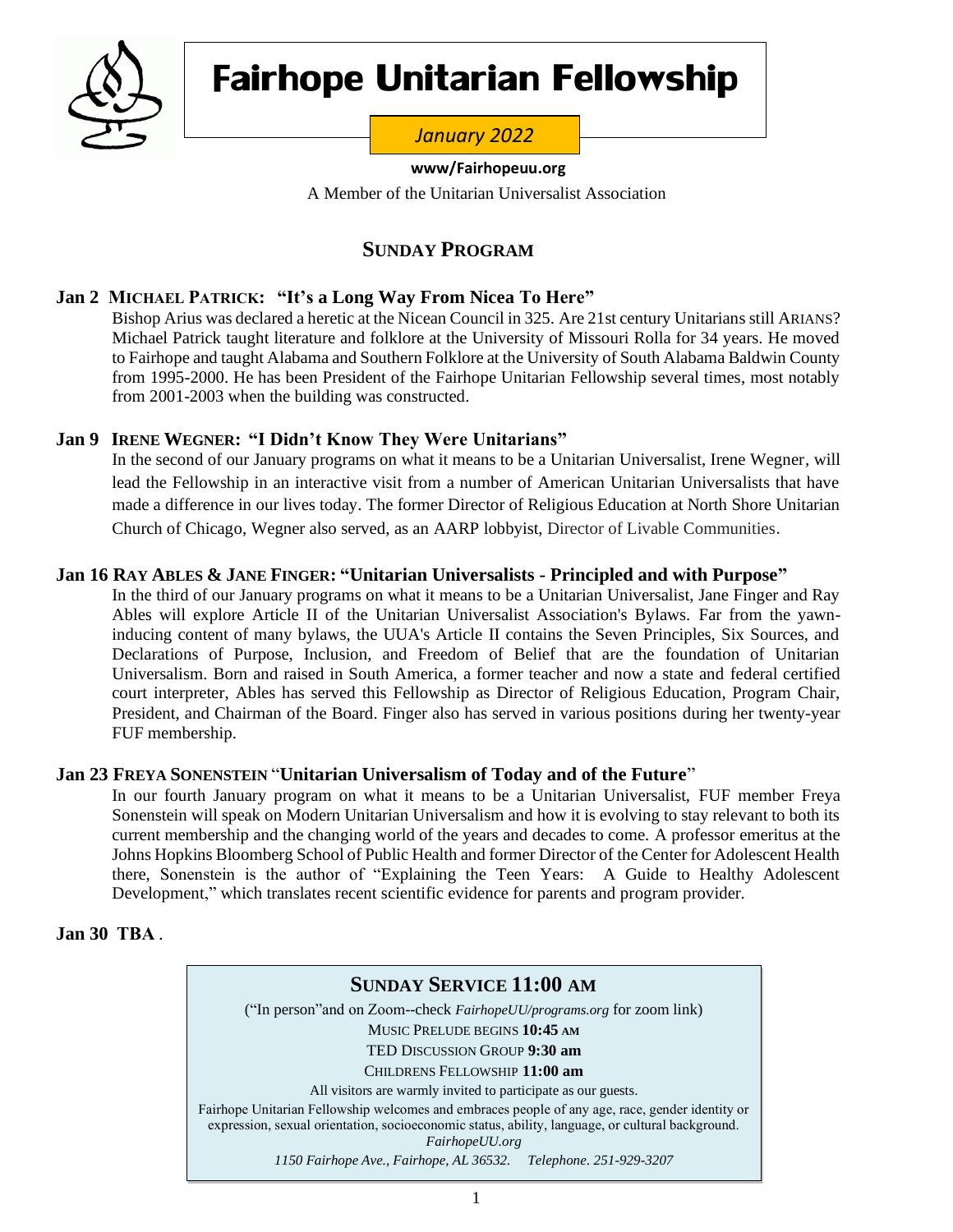

## Unitarian Universalist Seven Principles

Unitarian Universalist congregations affirm and promote seven Principles, which we hold as strong values and moral guides, rather than dogma or doctrine. We live out these Principles within a "living tradition" of wisdom and spirituality, drawn from [sources](https://www.uua.org/beliefs/what-we-believe/sources) as diverse as science, poetry, scripture, and personal experience.

- 1. [1st Principle:](https://www.uua.org/beliefs/what-we-believe/principles/1st) The inherent worth and dignity of every person;
- 2. [2nd Principle:](https://www.uua.org/beliefs/what-we-believe/principles/2nd) Justice, equity and compassion in human relations;
- 3. [3rd Principle:](https://www.uua.org/beliefs/what-we-believe/principles/3rd) Acceptance of one another and encouragement to spiritual growth in our congregations;
- 4. [4th Principle:](https://www.uua.org/beliefs/what-we-believe/principles/4th) A free and responsible search for truth and meaning;
- 5. [5th Principle:](https://www.uua.org/beliefs/what-we-believe/principles/5th) The right of conscience and the use of the democratic process within our congregations and in society at large;
- 6. [6th Principle:](https://www.uua.org/beliefs/what-we-believe/principles/6th) The goal of world community with peace, liberty, and justice for all;
- 7. [7th Principle:](https://www.uua.org/beliefs/what-we-believe/principles/7th) Respect for the interdependent web of all existence of which we are a part.

The seven Principles and six [Sources](https://www.uua.org/beliefs/what-we-believe/sources) of the Unitarian Universalist Association grew out of the grassroots of our communities, were affirmed democratically, and are part of who we are.

For more information visit [uua.org](mailto:info@uua.org)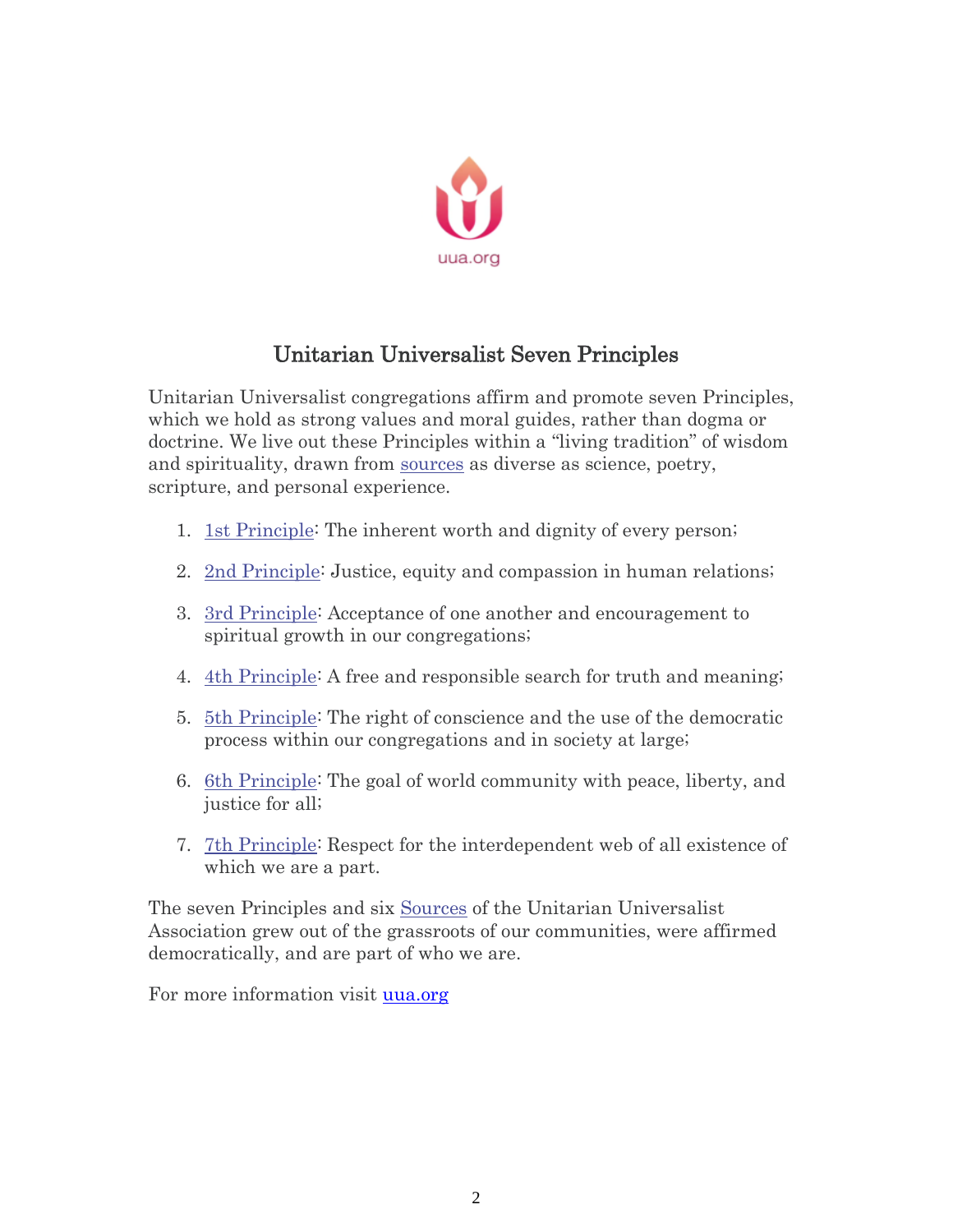## **FELLOWSHIP BUSINESS**



## **Board Meeting Minutes December 3, 2021**

Present: Carl Couret, Michael Patrick, Pat Smith, Thelma Topper, Mary Matthews, Freya Sonenstein, Jane Finger, Dana Roberts, Harvey Joanning, Maggie Joffe, Lynne Switzky (by Zoom) 1. Approval of November Minutes

2. Treasurer's Report - Pat Smith

The Budget Deficit for 2021 to be reported to the congregation at the AGM stands at \$7,363.00.

It is hoped that anticipated end of year contributions will reduce this figure going into 2022.

- 3. Old Business
	- A. Annual General Meeting Agenda for December 12th 2021. Reviewed and corrections made. A motion was proposed by Michael Patrick, seconded by Pat Smith, that the by-law requirement of one year's membership of Fairhope Unitarian Fellowship prior to serving as a Board member be waived to permit Sarah Fisher to be Program Chairperson if elected to this position at the AGM. Agenda will be circulated to membership prior to the meeting December 12th.
	- B. Outdoor improvements and maintenance
		- 1. Re-roofing is currently in progress. It was decided that the full cost of the new roof be paid from the Lawrence Fund in accord with the Lawrences's wishes.. It was also suggested that any remaining funds be used to repaint the interior ceiling of the fellowship later.
		- 2. Status of vacant Publicity Chair request for volunteer to be announced at congregation meetings
		- 3. Vacancy for Grounds Committee Chair Freya Sonenstein will approach Suzanne Tormoen and Winn Levert. Twice yearly congregation clean-up will be scheduled as part of the Sunday morning programs.
	- C. Current mask-wearing policy will remain in effect.
- 4. New Business
	- A. Confirmation per By-Laws that the Program Chair is a Board position.
	- B. Per the By-Laws the Education and Membership Chairs are not Board positions.
	- C. Motion that the Fellowship honor the Administrative Assistant Contract of up to 20 hours work per week until December 31st 2021 passed.
	- D. Freya Sonenstein reported she is meeting with Brian Wilkie to set up the Zoom presentation on Fellowship full screen. She will also address Lynne Switzky's concern re quality of Sunday meeting transmissions.

Next Board meeting will be January 14<sup>th</sup>, 2022 (second Friday) at 11.00am.

Meeting was adjourned at 12:00 pm.

Respectfully submitted, Thelma Topper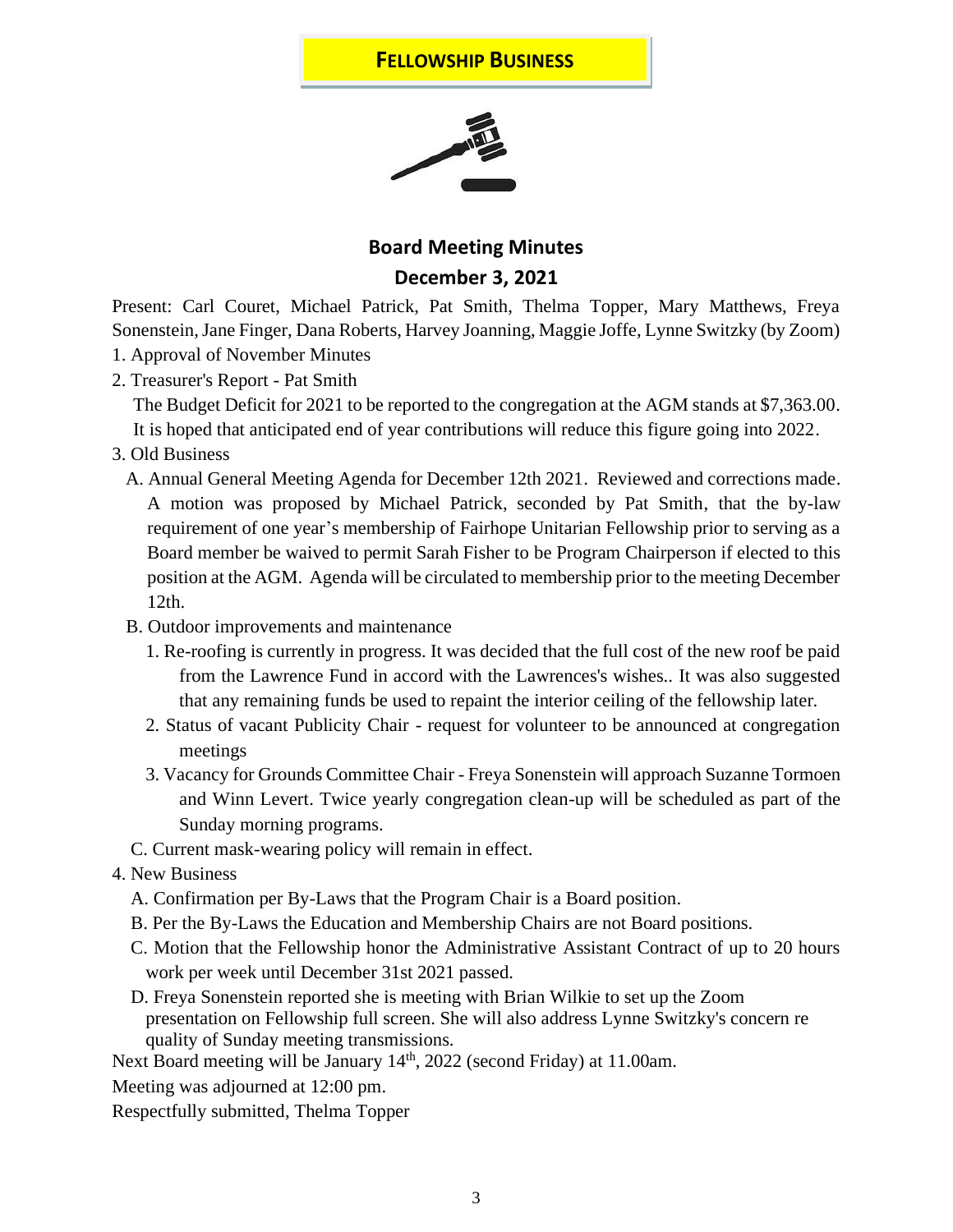## **Tentative Board Meeting Agenda January 14, 2022**

Treasurer's Report

Board Election for Members-at-Large to Serve for 2022

Old Business:

- A. Completion of Roof
- B. Status of Grounds Chair and Publicity Chair including Website

New Business:

- A. Distribution of By Laws
- B. Discussion of Day of the Week for Board Meetings
- C. Report from Dana Roberts on Updating Volunteer Handbook
- D. Contract Revision for Administrative Assistant based on 2022 budget



## **Financial Summary**

|                                  | <b>November</b> | <b>YTD</b> |
|----------------------------------|-----------------|------------|
| <b>Support and Revenue</b>       |                 |            |
| Contributions                    | 3,945           | 28,988     |
| <b>Other Revenue</b>             | 1,213           | 2,373      |
| <b>Total Support and Revenue</b> | 5,158           | 31,361     |
| <b>Expenses</b>                  |                 |            |
| <b>Building</b>                  | 1,441           | 22,525     |
| Committees                       | 4,378           | 14,862     |
| Donations                        | 0               | 1,450      |
| <b>Total Expenses</b>            | 5,819           | 38,837     |
| <b>Net Operating</b>             |                 |            |
| Increase/(Decrease)              | (661)           | (7, 476)   |

## **Different Way to Donate**

Many of you will remember FUF member, Angela Flowers, who spent winters here..Sadly, a medical condition precludes her making the journey from Canada, so she is selling her house. She has kindly donated all its contents in return for donations to the Fellowship. After the recent announcement at the Sunday program the response has been terrific. While most items have been taken, the following are still available: daybed, rocking chair, stool, chest of drawers(tall), two end tables, coffee table, upholstered occasional chair (armless, small), and other smaller miscellaneous items. Anyone interested in seeing the items should contact Thelma Topper or Pat Smith. Thank you, Thelma and Pat, for taking charge of this process.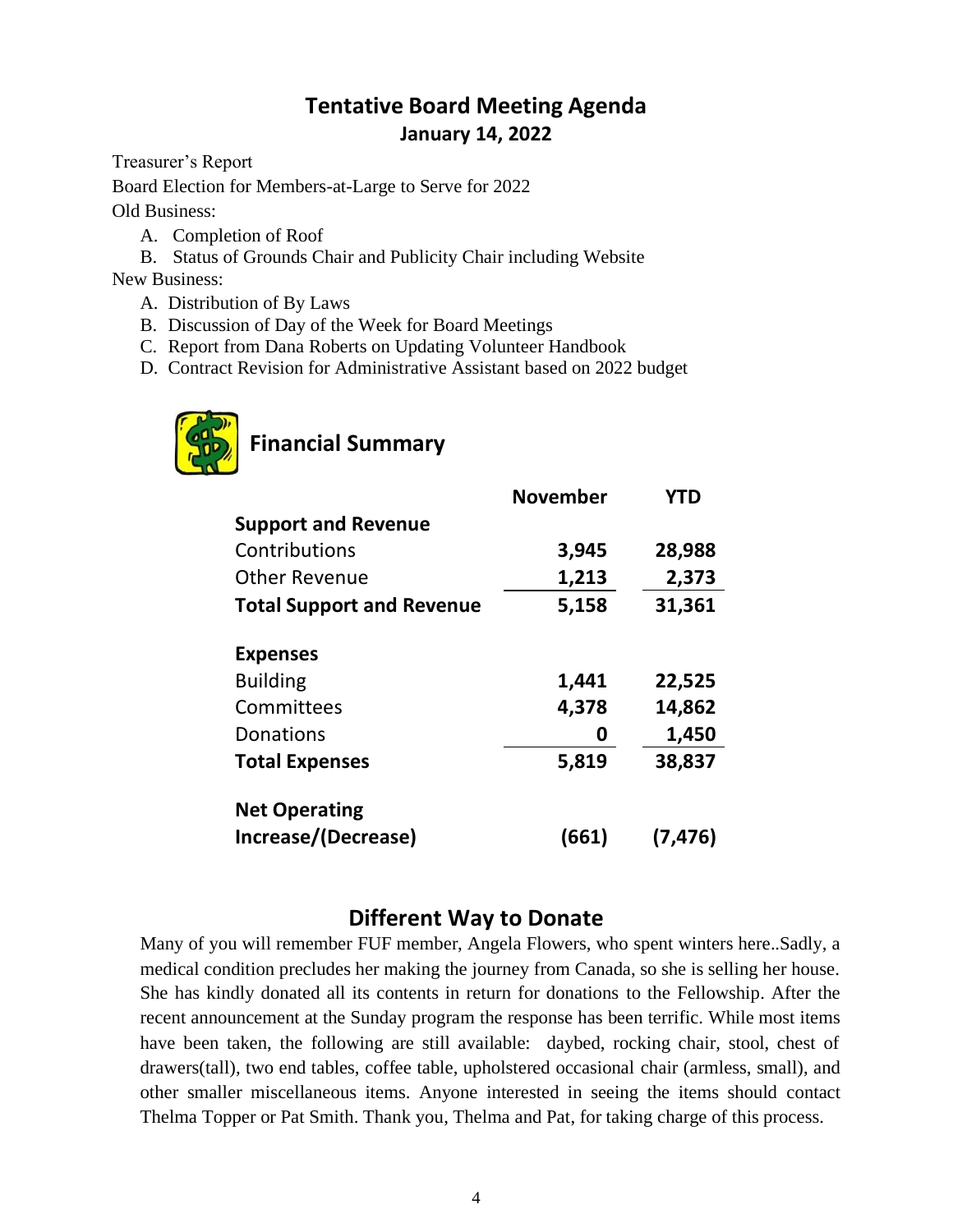## **Job Description for Much-Needed Publicity Chair**

Duties of this recently vacated position include setting up and managing Zoom; updating website with weekly program information and attaching (not creating) the monthly FUF Newsletter; and coordinating publicity with *Fairhope Courier*, *Natural Awakenings* magazine, etc. Anyone with these skills who would like to know more about the position should contact the previous chair, Sarah Bogdanovich.

Thank you, Sarah, for your commitment and able service in the last year-and-a-half during such a challenging (pandemic) time.

## New Members



If you've joined the Fellowship in the (unusual) last year and a half, we want to get to know you. Won't you please and tell us anything you'd like us to know about yourself to publish in a future Newsletter--include a picture if you'd like to. Send to Newletter editor, janef09@gmail.com.

## **SOCIAL ACTION/ENVIRONMENTAL COMMITTEE**

## Little Free Pantry

# "Give What You Can, Take What You Need"

I want to say THANK YOU for keeping our FUF Pantry well stocked for the first few months. Since we opened (with a few fits and starts) we have helped many people nearby with food for their tables. We have had cash contributions for over \$400.Two huge bins filled with cans of food were put in the foyer by an anonymous donor! Some of the same people come by each week and count on our help. We need food as well as nonfood items. Food insecurity has become more of a problem the last few months because of rapid inflation of groceries and gasoline.

## **Ongoing needs**

Canned Meats Paper towels Pasta Sauce Laundry detergent Peanut butter Dish detergent Canned Fruits Canned Vegetables Dry Soup Soups with meat Jelly Diapers Baby wipe Tooth paste/brushes First aid items I put a box in my car to remind me to grab the 2 for 1 items and throw one of them in for the pantry. *Submitted by Donna Orchard*